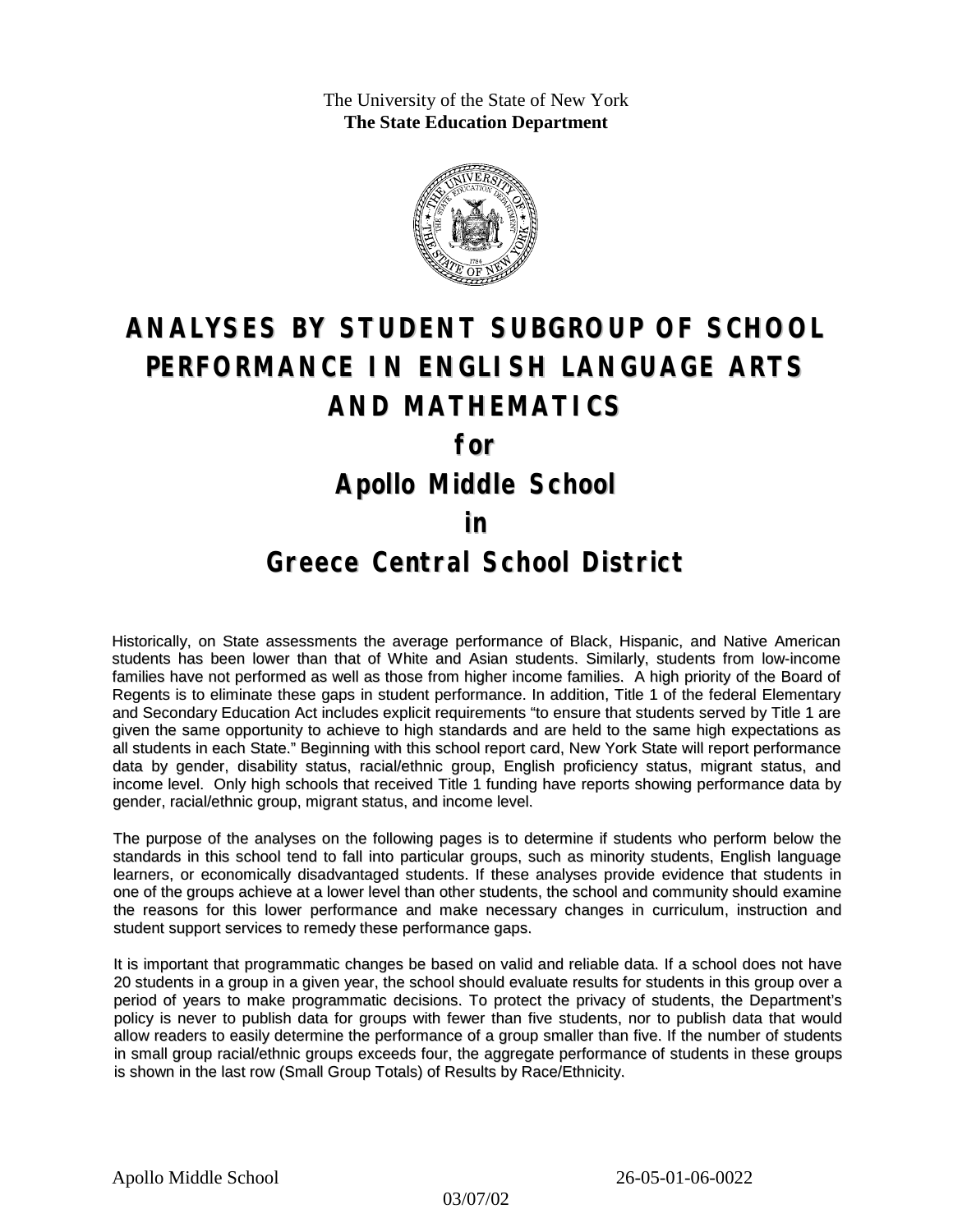## **Middle-Level English Language Arts**

A description of the performance levels and summary results for all general-education students and all students with disabilities can be found in the *Overview* of the New York State Report Card.

| <b>Student Subgroup</b>                  | <b>Counts of Students</b> |            |                             |                |                |             |             |                | <b>Percentages</b><br>of Tested |              |  |
|------------------------------------------|---------------------------|------------|-----------------------------|----------------|----------------|-------------|-------------|----------------|---------------------------------|--------------|--|
|                                          | <b>Not Tested</b>         |            |                             | <b>Tested</b>  |                |             |             |                | <b>Students</b>                 |              |  |
|                                          | <b>ALT</b>                | <b>ELL</b> | No<br>Valid<br><b>Score</b> | Level<br>1     | Level<br>2     | Level<br>3  | Level<br>4  | Total          | Level<br>$2 - 4$                | Level<br>3-4 |  |
| Results by Race/Ethnicity                |                           |            |                             |                |                |             |             |                |                                 |              |  |
| American Indian/Alaskan<br><b>Native</b> | 0                         | 0          | 0                           | s              | s              | s           | s           | 4              | s                               | s            |  |
| <b>Black</b>                             | $\mathbf{1}$              | 0          | $\overline{2}$              | $\overline{2}$ | 8              | 3           | $\mathbf 0$ | 13             | 85%                             | 23%          |  |
| Hispanic                                 | 0                         | 0          | $\overline{2}$              | 4              | $\overline{7}$ | 3           | 0           | 14             | 71%                             | 21%          |  |
| Asian or Pacific Islander                | $\mathbf{0}$              | 0          | 2                           | s              | $\mathbf s$    | $\mathbf s$ | s           | 4              | $\mathbf s$                     | s            |  |
| White                                    | 0                         | 0          | 13                          | 35             | 127            | 80          | 21          | 263            | 87%                             | 38%          |  |
| Total                                    | $\mathbf{1}$              | 0          | 19                          | 43             | 144            | 89          | 22          | 298            | 86%                             | 37%          |  |
| Small Group Totals (s)                   | 0                         | 0          | 2                           | 2              | 2              | 3           | 1           | 8              | 75%                             | 50%          |  |
| Results by Gender                        |                           |            |                             |                |                |             |             |                |                                 |              |  |
| Female                                   | $\mathbf 0$               | 0          | 13                          | 15             | 45             | 57          | 16          | 133            | 89%                             | 55%          |  |
| Male                                     | $\mathbf{1}$              | 0          | 6                           | 28             | 99             | 32          | 6           | 165            | 83%                             | 23%          |  |
| Total                                    | $\mathbf{1}$              | 0          | 19                          | 43             | 144            | 89          | 22          | 298            | 86%                             | 37%          |  |
| Results by English Proficiency Status    |                           |            |                             |                |                |             |             |                |                                 |              |  |
| <b>English Proficient</b>                | $\mathbf{1}$              | 0          | 19                          | s              | s              | ${\tt S}$   | s           | 296            | s                               | s            |  |
| <b>Limited English Proficient</b>        | 0                         | 0          | $\pmb{0}$                   | s              | s              | $\mathbf s$ | s           | $\overline{2}$ | $\mathbf s$                     | s            |  |
| Total                                    | $\mathbf{1}$              | 0          | 19                          | 43             | 144            | 89          | 22          | 298            | 86%                             | 37%          |  |
| Results by Income Level                  |                           |            |                             |                |                |             |             |                |                                 |              |  |
| Economically<br>Disadvantaged            | $\mathbf{1}$              | 0          | 8                           | 16             | 30             | 10          | 3           | 59             | 73%                             | 22%          |  |
| Not Disadvantaged                        | 0                         | 0          | 11                          | 27             | 114            | 79          | 19          | 239            | 89%                             | 41%          |  |
| Total                                    | $\mathbf{1}$              | 0          | 19                          | 43             | 144            | 89          | 22          | 298            | 86%                             | 37%          |  |
| Results by Migrant Status                |                           |            |                             |                |                |             |             |                |                                 |              |  |
| <b>Migrant Family</b>                    | 0                         | 0          | $\mathbf 0$                 | $\pmb{0}$      | 0              | 0           | 0           | 0              | 0%                              | 0%           |  |
| Not Migrant Family                       | 1                         | 0          | 19                          | 43             | 144            | 89          | 22          | 298            | 86%                             | 37%          |  |
| Total                                    | $\mathbf{1}$              | 0          | 19                          | 43             | 144            | 89          | 22          | 298            | 86%                             | 37%          |  |

**Note. ALT** designates severely disabled students eligible for the New York State Alternate Assessment; **ELL** designates English language learners eligible for an alternative assessment of proficiency in reading English; and **No Valid Score** designates students who did not receive a valid test score because of absence from all or part of the test or because the test was administered under nonstandard conditions.